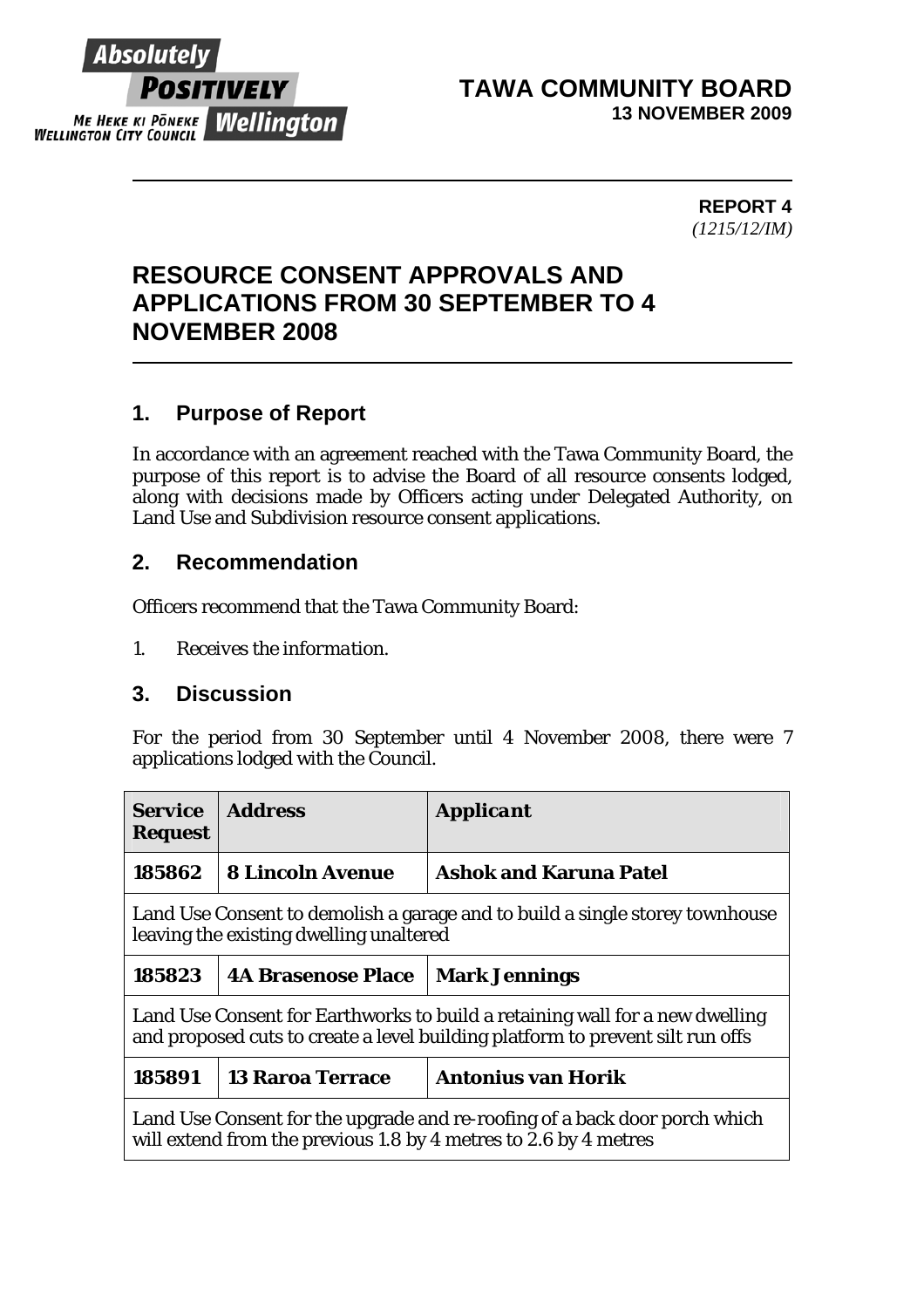| <b>Service</b><br><b>Request</b>                                                                                                                                                                     | <b>Address</b>                        | <i><b>Applicant</b></i>                   |  |
|------------------------------------------------------------------------------------------------------------------------------------------------------------------------------------------------------|---------------------------------------|-------------------------------------------|--|
| 186078                                                                                                                                                                                               |                                       | 99 Bing Lucas Drive   John and Mary Walsh |  |
| Land Use Consent for Earthworks to form a building platform for the<br>construction of a single storey residence                                                                                     |                                       |                                           |  |
| 185751                                                                                                                                                                                               | <b>43 Redwood</b><br><b>Avenue</b>    | Sam Walpola                               |  |
| Land Use and Subdivision Consent for a second dwelling with two storey's and<br>a garage                                                                                                             |                                       |                                           |  |
| 186422                                                                                                                                                                                               |                                       | 70 Bing Lucas Drive   John and Mary Walsh |  |
| Change of Condition (a) related Service Request 120781 for the revision of a<br>consented plan for a 15 lot fee simple subdivision and the construction of<br>dwellings encompassing stages 1 to 3.  |                                       |                                           |  |
| 186446                                                                                                                                                                                               | <b>163 Bing Lucas</b><br><b>Drive</b> | <b>Simon and Maree Wellbourne</b>         |  |
| Change of Condition (a), time extension for related Service Request 69601 and<br>to vary condition (1) of Consent Notice CONO 7272281.1 for a rural subdivision<br>comprising of 24 residential lots |                                       |                                           |  |

For the period from 30 September until 4 November 2008, there were 3 applications approved under delegated authority.

| <i><b>Service</b></i><br><b>Request</b>                                                                                                      | <b>Address</b>           | <b>Applicant</b>                  |  |
|----------------------------------------------------------------------------------------------------------------------------------------------|--------------------------|-----------------------------------|--|
| 185862                                                                                                                                       | <b>8 Lincoln Avenue</b>  | <b>Ashok and Karuna Patel</b>     |  |
| Land Use Consent to demolish a garage and to build a single storey townhouse<br>leaving the existing dwelling unaltered                      |                          |                                   |  |
| 185891                                                                                                                                       | <b>13 Raroa Terrace</b>  | <b>Antonius van Horik</b>         |  |
| Land Use Consent for the upgrade and re-roofing of a back door porch which<br>will extend from previous 1.8 by 4 metres to 2.6 by 4 metres   |                          |                                   |  |
| 185097                                                                                                                                       | <b>6B Hillary Street</b> | <b>Sanctuary Cottages Limited</b> |  |
| Change of Conditions (a) for the removal of earthworks and Unit 3. Related<br>Service Request 176388 for the construction of two townhouses. |                          |                                   |  |